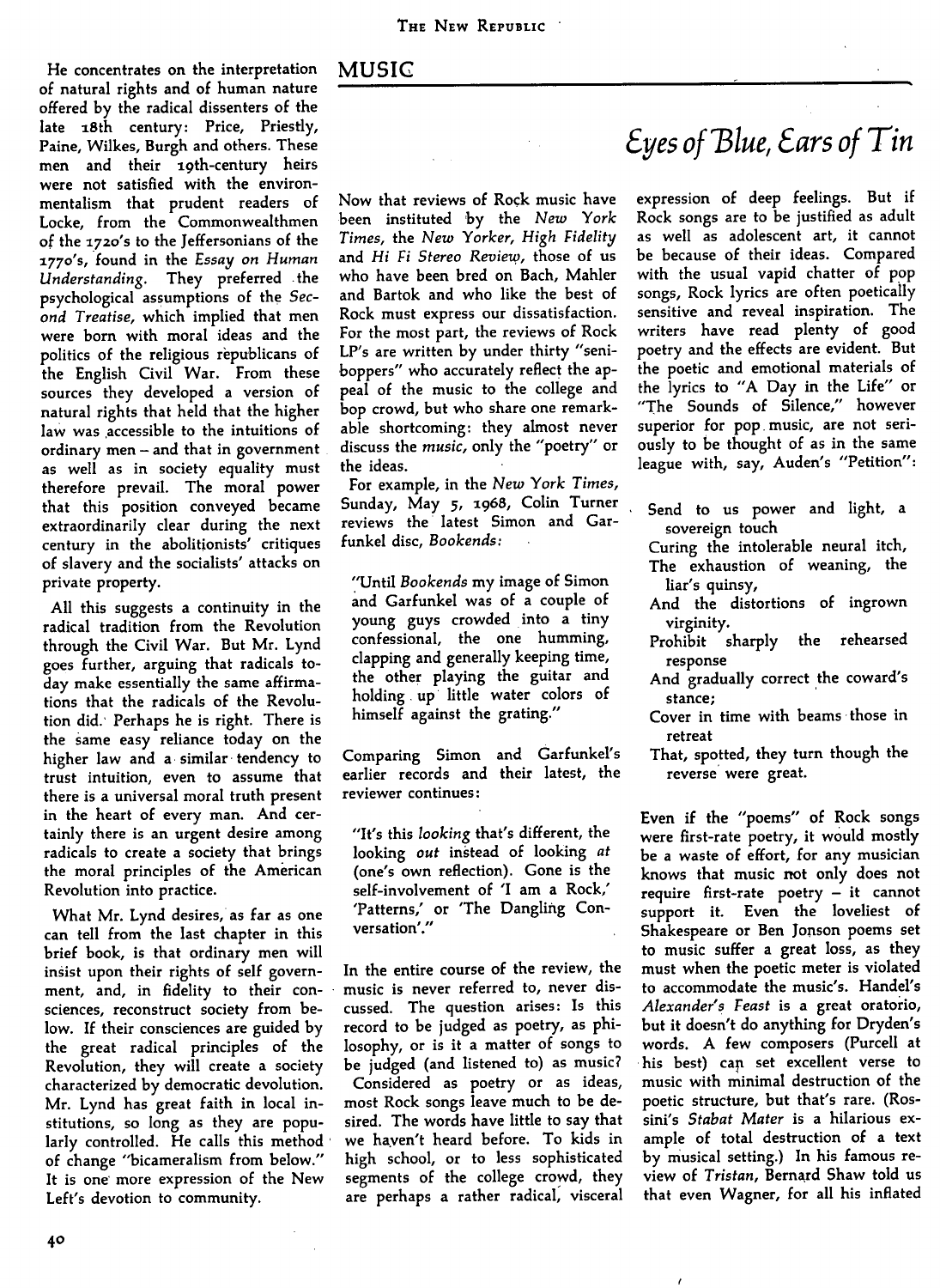notion of the importance of his librettoes, realized how insignificant the words would become when the music was passionate and exciting. In the ecstasy conveyed by the music of Act Two of *Tristan,* all the lovers can do is scream each other's name.

Because Colin Turner dislikes the "narcissism" of the earlier Simon and Garfunkel lyrics, he finds the new LP superior to its forerunners in its celebration of more public subjects. For him, this makes the new songs superior to "Patterns," and presumably to "The Sounds of Silence," "Cloudy," and some of the other excellent songs of the previous LP's. Still, musically the new record, *Bookends,* is a step backward, with the exception of the delightful "Mrs. Robinson" song-a step backward into gimmickry and Beatlemania. Mr. Turner singles out "Fakin' It" as an example of special excellence to be found on the new record. What we really find here is the absence of the unique Simon and Garfunkel timbre, while in its place we have a series of almost straight borrowings from the Beatles. The song begins with the repeated notes that end "Strawberry Fields Forever/' moves on to sudden tempo changes like those of many of the Beatles' songs, then "borrows" two passages from the Beatles' "I am a Walrus/' the "English Garden" sequence (in Simon and Garfunkel it appears as "And a walk in a garden") followed immediately by the music of Walrus' "semolina pilchard" line (which appears in the Simon and Garfunkel song as "Tangled in the fallen vines," metrically and m the failed vines, metrically and musically almost identical with "semolina pilchard"). The whole song is a melange of thefts from the Beatles. "Old Friends" from the new LP is a<br>reworking of the music of the Beatles' reworking or the music or the beatles. one's leaving nome," right down to the ramiliar Lieanor Rigby strings in the background. "Save the Life of My Child" and "America" are built up from materials taken from the Beatles' "A Day in the Life," especially its beat and its crescendoes of wild noises. In all cases, the Beatles songs are first-rate specimens of their kind, and the Simon and Garfunkel songs are manufactured products that fail to come off. Despite the inferior music, however, Mr. Turner likes the new al-<br>bum better than the earlier ones because he prefers social subjects to psychological ones. The music is irrelevant. Would anyone want to read:

We might as well be apart. Ft hardly matters. We sleep separately. And drop a smile passing in the hall Because there's no laughs left 'Cause we laughed them all In a very short time ... .

by itself, as a "poem," any more than one would want to sit through *Die Walkure* as a play without music? Let's take a quick look at the music of the best song in the *Bookends* album, "Mrs. Robinson."

To begin with, the song holds together as music, because it consists of a sequence of repeated refrains and maintains a regular tempo and pattern. The major attraction of Simon and Garfunkel, their timbre - a tenor and countertenor harmonization of voices against a simple Rock beat - is strongly present. Its beauty shines through in the lovely sounds that are produced at "We'd like to know a little bit about you," "Hide it in a hiding place," and the other parallel passages — soft, high-pitched, mellifluous. The excitement, mostly achieved through this gentle timbre against a firm Rock beat, is heightened by the unusual and sudden crescendoes that occur at "And here's to you Mrs. Robinson," in all of its appearances (last time around as "Where have you gone, Joe DiMaggio?"). In brief, it is the sound that makes the song. The words are pretty good, though their relation to the Mrs. Robinson of "The Graduate" is a bit tenuous. But the words are well

## NOTES ON CONTRIBUTORS

Michael Harrington's *latest book is* Toward a Democratic Left. David Morris is a student at the Institute for Pol*icy Studies in Washington, D.C.* Gertrude Himmelfarb is *professor of history at Brooklyn College.* Nat Hentoff's *novel.* Onwards! *was published this spring.* Robert Middlekauff *teaches history at the University of California at Berkeley.* Harold Fromm *will be teaching this fall in the English Department of Brooklyn College.*

set to the music  $-$  "Sitting on a sofa on a Sunday afternoon/' with its soft "s" sounds, is a pleasant verbal complement, for example. And the grotesque anachronism of the traditional religious language as applied to the subject of the song is, whether intentional or not, witty. The successful mating of the words to the music can be contrasted with the failure in "The Sounds of Silence," where weak syllables (the "ing" of "speaking" and all the other "ing" words at the ends of lines) of the lyrics are set to strong accents in the music, resulting in "speakING" - a jarring experience.

If "Mrs. Robinson" is a good song, it is good, then, for musical reasons. Simon and Garfunkel cannot compete with the Beatles on the Beatles' ground. They should stick to what they do best. Without the inventive counterpoint, harmony, metrical shifts, variations of melodies and inspired use of speeded up and slowed down tapes of the Beatles at their best, Simon and Garfunkel's derivations are bound to seem flat. The critics will not help these musicians by failing to examine the music. HAROLD FROMM

| ATTACH LABEL HERE                                                                                                             |
|-------------------------------------------------------------------------------------------------------------------------------|
| <b>CHANGING ADDRESS?</b>                                                                                                      |
| Send both old and new addresses to<br><b>Subscription Department</b><br>The New Republic<br>381 West Center St., Marion, Ohio |
| Allow four weeks<br>for change to become effective                                                                            |
| New Address                                                                                                                   |
| .<br>Name                                                                                                                     |
| Address                                                                                                                       |
| City                                                                                                                          |
| State  Zip.                                                                                                                   |